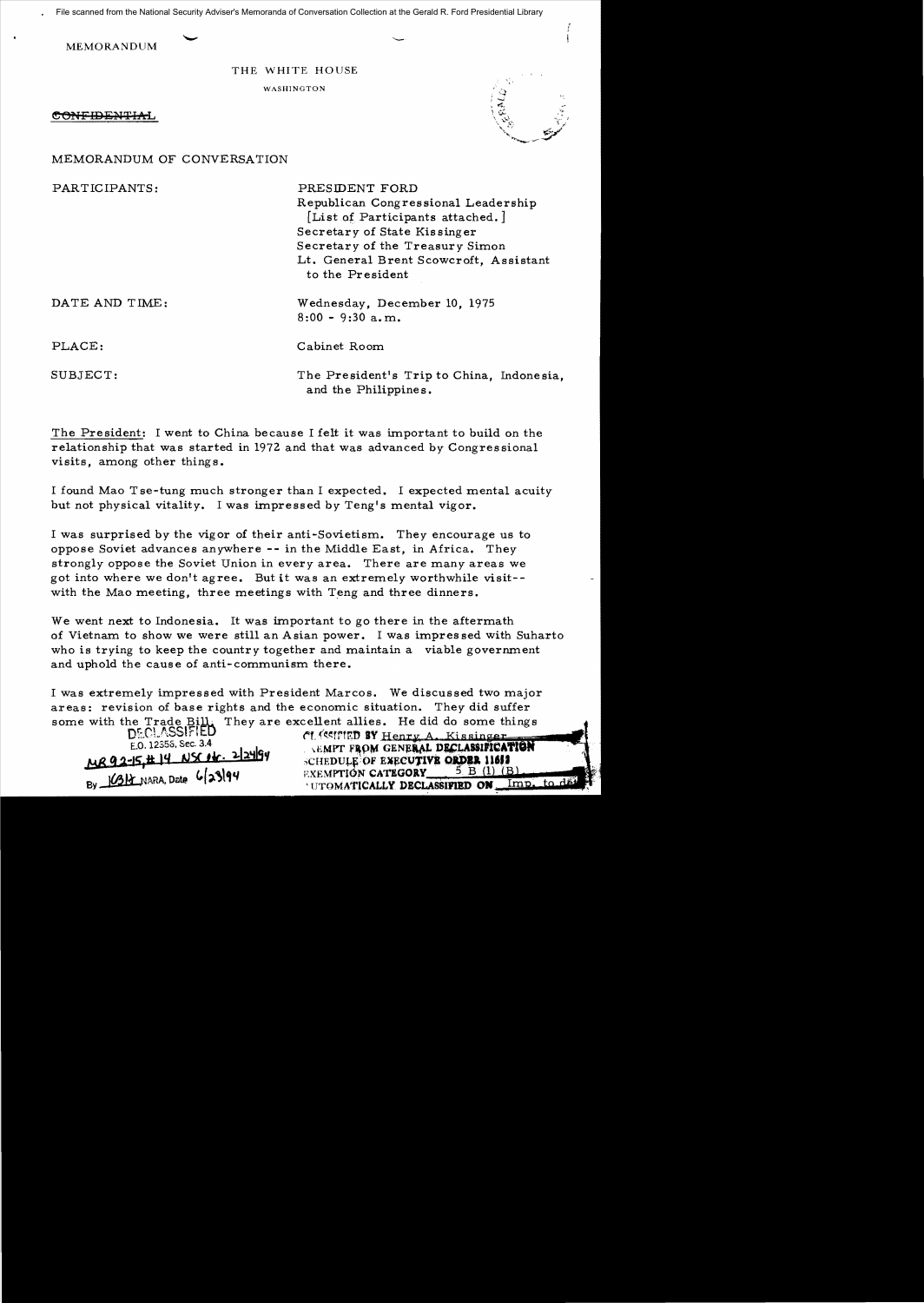# GONFIDENTIA

that are not the most democratic but the country is stronger as a result. We can count on his strength in the area.

I went to Alaska on the way out. The Pipeline is a tremendously impressive project.

-

 $-2 -$  :

Henry, do you want to add something?

Kissinger: I can't add a great deal to what you have said, Mr. President. The newspapers have a tendency to ask what specific advances were made in China. But that is the wrong question. Necessity has brought us together. If five years ago, someone had said an American Secretary of State could say on Chinese soil that our relations are good and improving and we are pursuing parallel policies around the world, we would have thought him crazy. Of course this was done with the Chinese blessing. It wasn't in a communique.

They are cold-blooded pragmatists and this is a marriage of convenience. Their comments about European Communist parties were uniformly anti-Soviet.

The press keeps asking about Taiwan. This is not the major issue in our relations. As they said, the major is sue for us is the international situation.

They are one of our best NATO allies. In fact, our relations with them are better than with some of our allies. They have told the Japanese they want their relations with us to be at the top of their [Japanese] priority.

Their tough toast is standard fare -- they gave the same toast for Schmidt and Sa uvagnargues as well. Let's face it  $-$  for them a tough anti-detente America solves all their problems for them. What is best for us is better relations with each than they have with each other.

What they want is for us to maintain the international equilbrium. All we have to fear is if they decide our internal weakness prevents our acting with strength; then they will turn on us.

Indochina and the Philippines are the pillar of ASEAN. They are vital for us as we manage a shift from an Indochinese policy to a broader-based Asian policy. It can only be done at the Presidential level. These two countries have strong central authority.

And in China, only the President can convey the necessary impressions and the dialogue necessary with this great power. It was important for the Chinese "Central Kingdom" syndrome for us to go to Southeast Asia so they don't see us as going just there and home -- that we have other important interests in the area.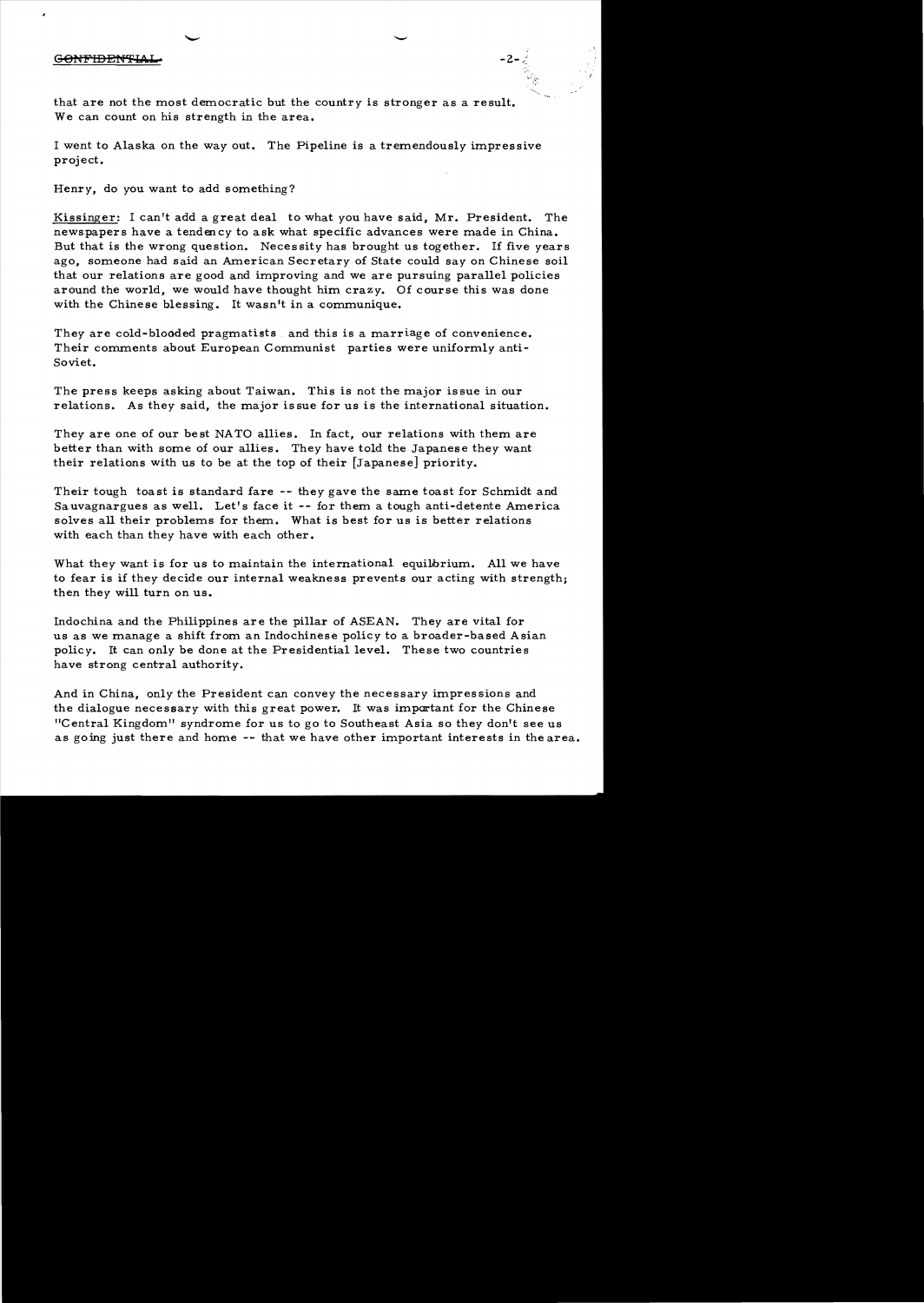#### **GONFIDENTIAL**

Senator Griffin: What about Chou En-lai? Is he still there? And what about Korea? What is their view?

Kissinger: Chou has dropped out of sight. He is never referred to, and Teng is obviously referred to as the central authority. They did trot out Madame Chou to greet the President, as a gesture of the importance of the visit. Also Madame Mao.

On Korea. They were badly burned in Indochina and I think they have no great interest in a unified Korea on their northern border. They didn't stress Korea. They just said their position was clear, but they will certainly urge restraint.

Senator Young: How about Taiwan?

Kissinger: We will be reducing our military strength there to housekeeping and intelligence. In Thailand, we are doing our best to support them. Interestingly enough, the Chinese are telling the Thai to leave our bases alone, and they are trying to build in Cambodia and Laos to contain Hanoi and the Soviet Union. We needn't get involved in that balancing competition there, but we should facilitate it with Thailand.

Rhodes: How about the Brezhnev speech in Warsaw?

Kissinger: I have only just seen the press reports. I would prefer not to comment off the cuff.

Cedarberg: Why didn't your Hawaii speech get better coverage? It was great.

The President: I don't know. *Maybe* the press was just too tired *by* that point. Those last three days were maybe too much -- not for us but for the press.

[The discussion then turned to the Tax Bill]

 $-3-$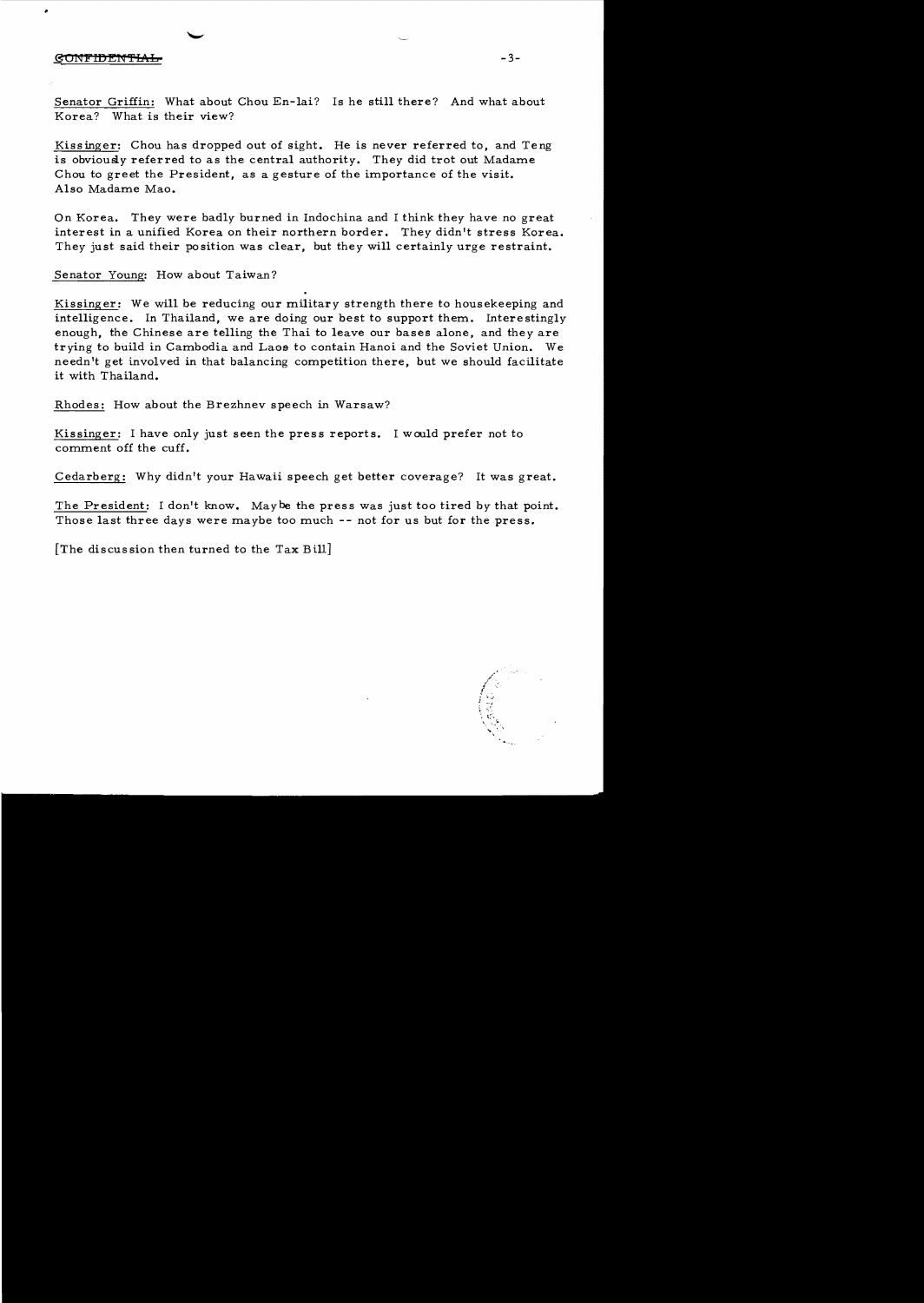# PARTICIPANTS

The President The Secretary of State The Secretary of the Treasury The Administrator of FEA

# HOUSE

John Rhodes Bob Michel Sam Devine Jack Edwards Barber Conable Lou Frey Jimmy Quillen Guy Vander Jagt Al Cederberg Bill Broomfield Herm Schneebeli Bud Brown

#### SENATE

Hugh Scott Bob Griffin Carl Curtis Bob Stafford John Tower Ted Stevens Cliff Case Milt Young Paul Fannin Cliff Hansen

### **STAFF**

Bob Hartmann Jack Marsh Dick Cheney Phil Buchen Max Friedersdorf Bill Barcody Jim Cannon Jim Lynn Alan Greenspan Brent Scowcroft Bill Seidman Vern Loen Bill Kendall Bill Greener Pat O'Donnell Charles Leopert Tom Loeffler Bob Wolthuis Russ Rourke

### **REGRETS**

M.C. John Anderson - out of town.

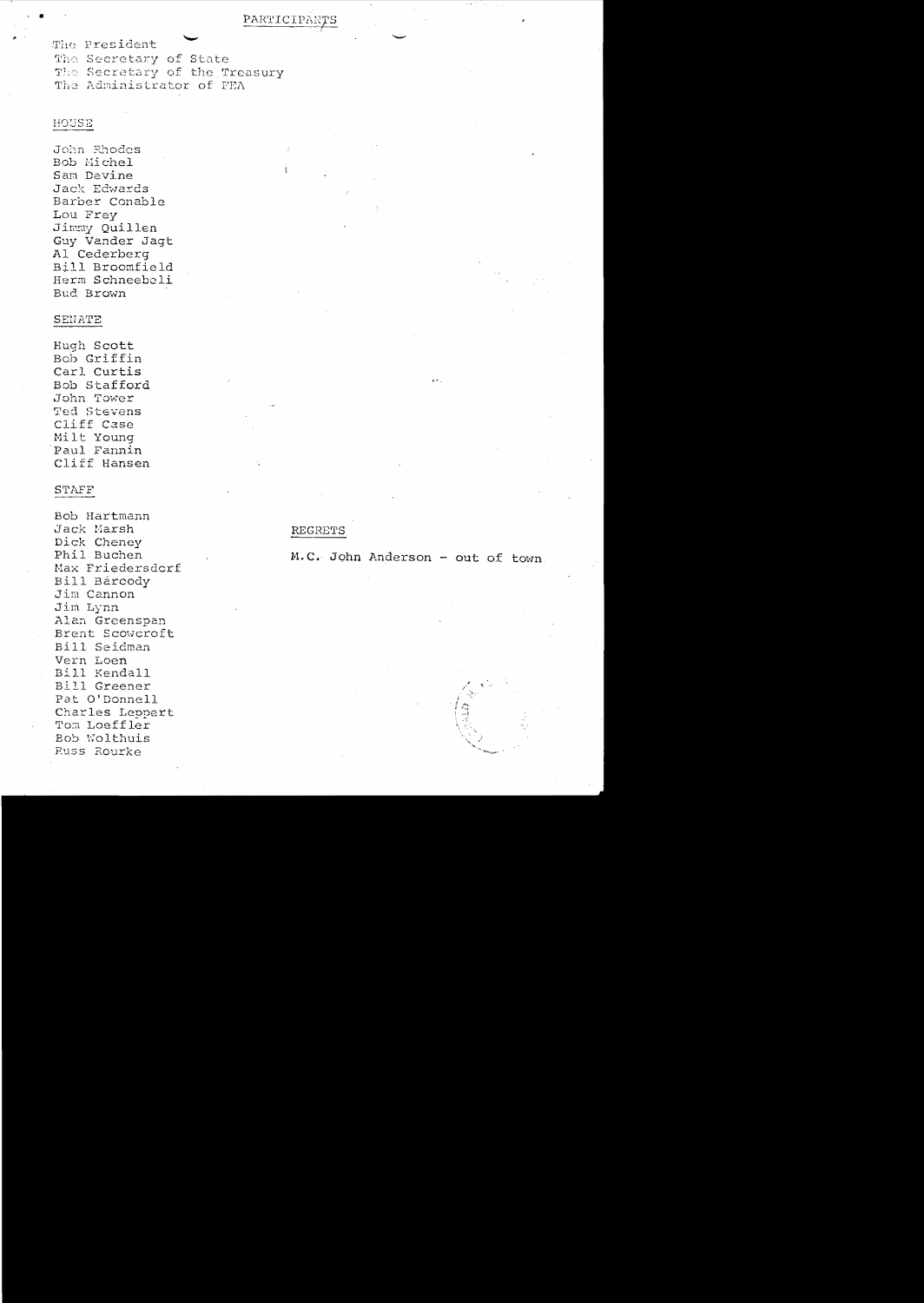Welfam Ke will Pers at Eight.

Reputerheuslessip contg des 1850 en  $10 \text{ Av.}5$ 

P. Sent the China branches & fort important to comidan celestrialy started in 22+ adrammed by Cong. worts arrange with Chings. I found who can in stranger time I pape techdespected annular a unity but wot physician. I Demerson compressed by Tenip unertal wigo. Suriture son peine les l'enjoing trois autres Sor aherros any atre - Tradelle East, Quia. Thoughtingly great SV in why and Them and many access we got me to when we don't ague. rote It was strandy wanthrobit want-W/ Mrs with, 3 w/ the patriot type of the most of UN, tying to help a country together & water moire parte sphill anti unan there. I was extremely empressed or Thangs We chronoil 2 maja avai Moricon flores rights and a con sit. They did signed source of ctrade bith. They are kallent Phril democracy but comments is stronger m carlo. lement to Clarke on a comparat. The jegetime èsa termedande impressor prop. Her -K Icartald partiled The papier continuon to the only what sperific about care music en China. Meegity has hear the Tryther. If 5 year ago, would had said a US der Statz "emploien au Motion au jard a emproi a un produir 11 policies avenue coordel, in month time that there cangry. This

**DECLASSIFIED** AUTHORITY for me 92-15 # 14 BY  $M$  NLF, DATE  $k|16|04$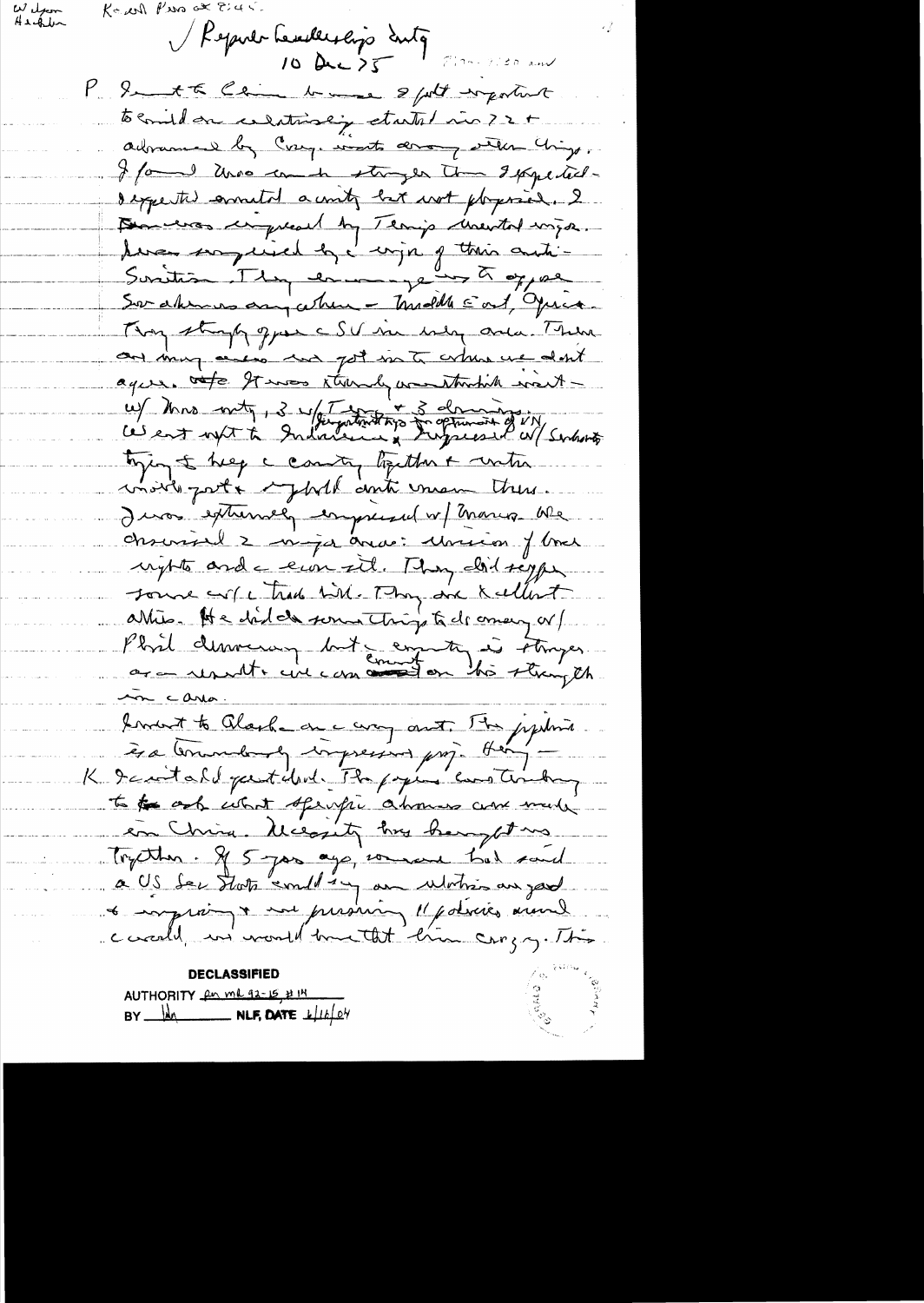was done up china that blessing would in commique ⊁ They are certif blooded progratists & this a t or Puss hups asking about Turin They are one form byt AATO allist an relative batter turn wil some of our allies. They have tol a Japo ton annot their relations of us at ty of Thin tough toust is slauded favor they gave it par Schmilt + Samon, or call. Sato for Mpetter a tamp anti-estima US comes all an presso fatter. What is but put is<br>button relations cut each donn chang have w/ West they nont is fame to write a will examples. All me home to fear is y trong prevents aux arting out storyth. There day<br>with transverse. 11 avec pilour of Collan. They anisted for a staget from one subcomments og brøytte bosse. It can only be don at Pies land - them I have they until orthity. In China, only che can coming a mes a mysières d'abopte messent Chrise control kingdom syndrom for mot pot SEA setting east put du mon point there topog the i have that we have other